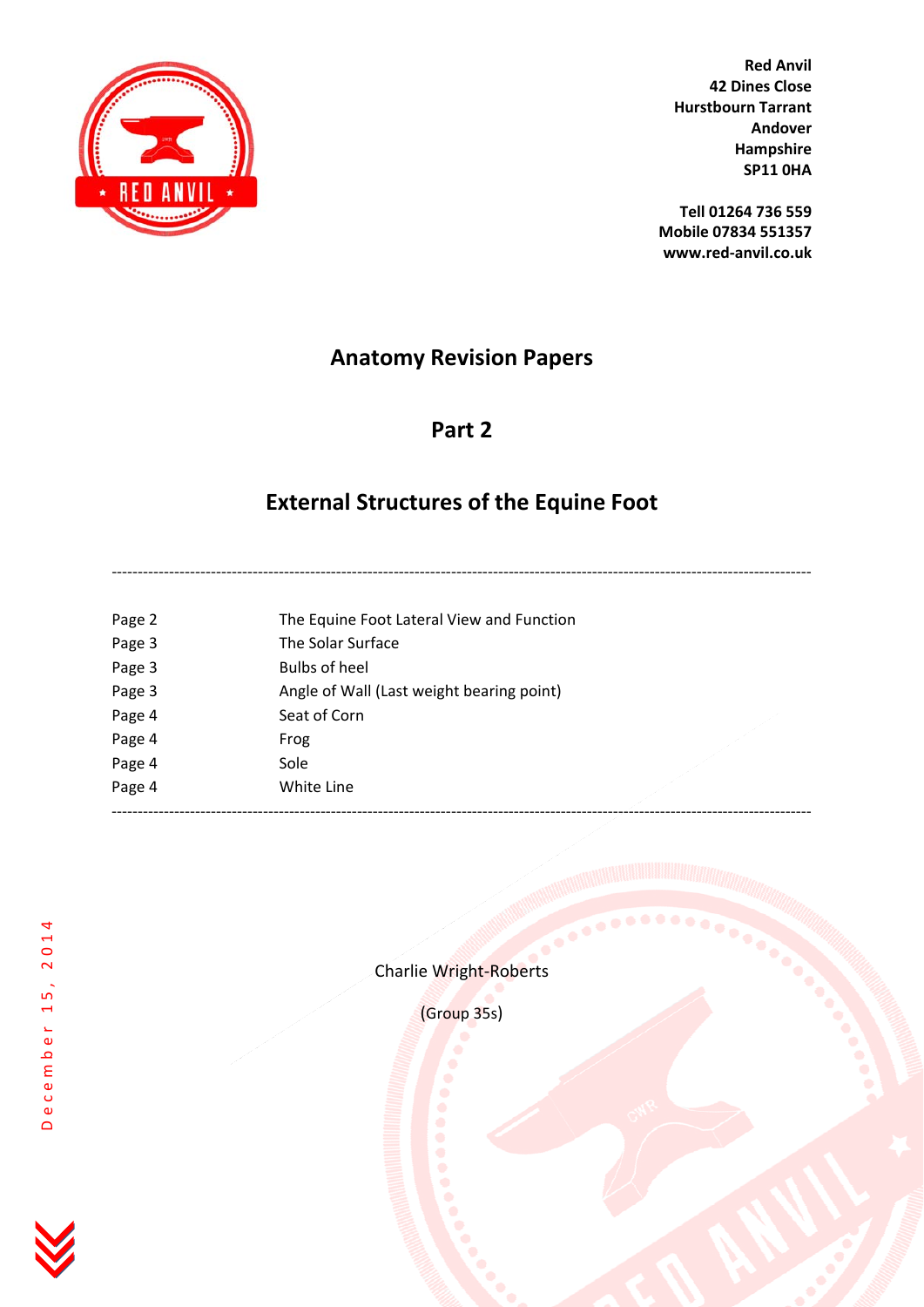

**Tell 01264 736 559 Mobile 07834 551357 www.red‐anvil.co.uk**

**The Equine Foot**

<u> The Foot, Lateral View</u> Coronet eriople Wall Growth Ring's Heel Tow Quarter

#### **The Equine Foot**

The Equine Foot is known as the insensitive foot not because it cannot feel (the horse is however able to feel through the epidermis as the underlying nerves can feel through the wall). It has no blood supply or nerves within it and is a highly Keratinised Epidermis and covers the whole foot from heel to heel. The Periople produces the Stratum Externum that covers the Stratum Internum, The inner horny wall gets nutrition by diffusion from the corium. The horny wall is specialised at weight bearing and is the first structure to impact the ground during locomotion and so is also able to reduce concussion.

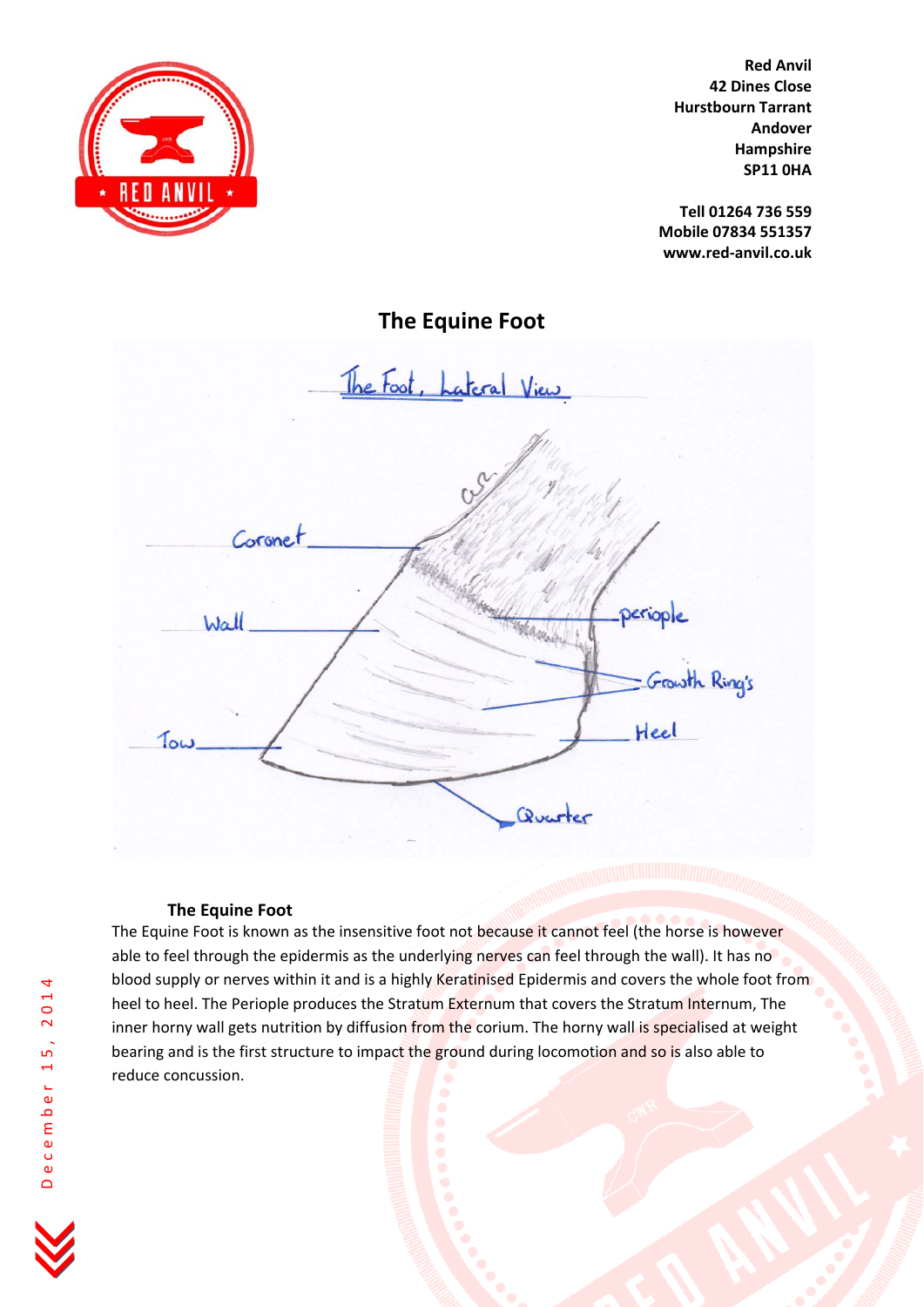

**Tell 01264 736 559 Mobile 07834 551357 www.red‐anvil.co.uk**

### **Function**

The foot has several vital functions that it must perform for the horse to stay sound. The functions include

- **Protection for the underlying sensitive structures.**
- **Protection from hot and cold temperatures.**
- **Protection from Dehydration & infection**
- **Grip**
- **Reduce Concussion** ÷



**The Solar Surface**

The Solar Surface of the foot has several points of interest that all play an important part in foots function.

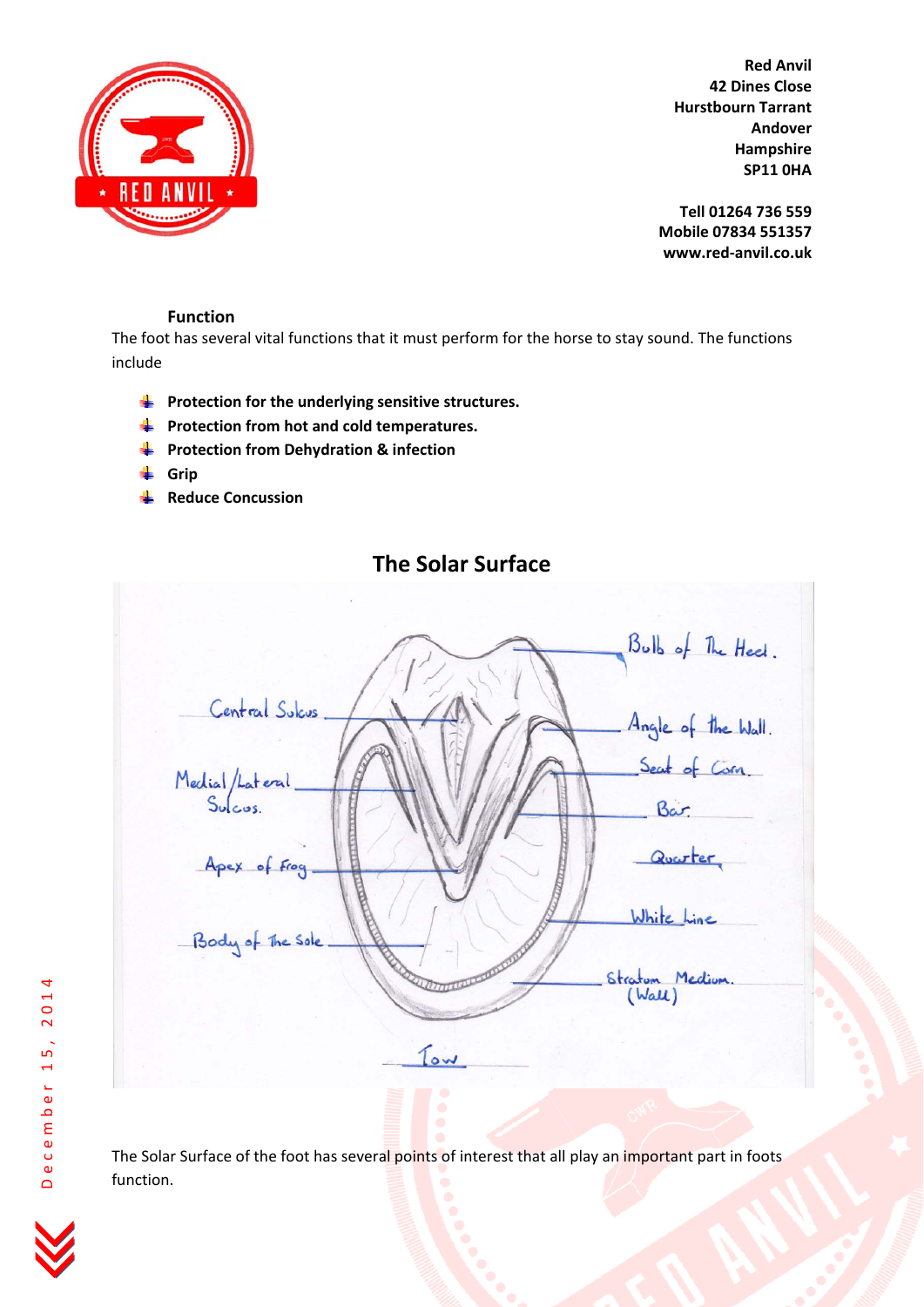

**Tell 01264 736 559 Mobile 07834 551357 www.red‐anvil.co.uk**

### **Bulbs of the Heel**

There are 2 bulbs of the heel on each foot forming a flexible tissue filling the back of the foot, as they are a continuation of the Periople becoming much wider at the palmar/plantar aspect of the foot than it is across the main wall.

As the heel bulbs also house part of the digital cushion (that is a fibro‐elastic pad) they play an important part in the reduction in concussion.

## **Angle of the Wall (last weight bearing Point)**

The last weight bearing point is an important land make for farriery and in a normal foot is the widest part of the frog, it is the last weight baring point of the unshod horse and is the point where the horny wall turns inward to form the bars.

### **Seat of Corn**

This is the area between the wall and *Bars* and can cause problems if not looked after during regular shoeing.

#### **Frog**

The *Frog* is a rubbery V shaped wedge of soft horn that is not fully keratinised. It consists of 40% moisture and is the most flexible part of the foot. It grows from the corium of the frog and is located on the basal surface of the foot filling the posterior part between the heels and following the line formed by the bars. This area is known as the *Medial and Lateral Sulcus* and are a deep depression that joins the Frog and Sole. This allows for some movement between the heels. The *Central Sulcus* is only a shallow depression located at the widest part of the frog, this contains sweat glands that drain from the digital cushion and allows movement of the heels.

The Apex of the frog is the foremost part of the frog and is a blunt point in the centre of the foot extending just in front of the middle of the foot.

The functions of the frog are

- **Allow Expansion of the heels**
- **To Absorb Concussion**
- **Promote Circulation**
- **Protect the Distal interphalangeal joint & DDFT**
- **Aid in grip on both hard and soft surfaces**